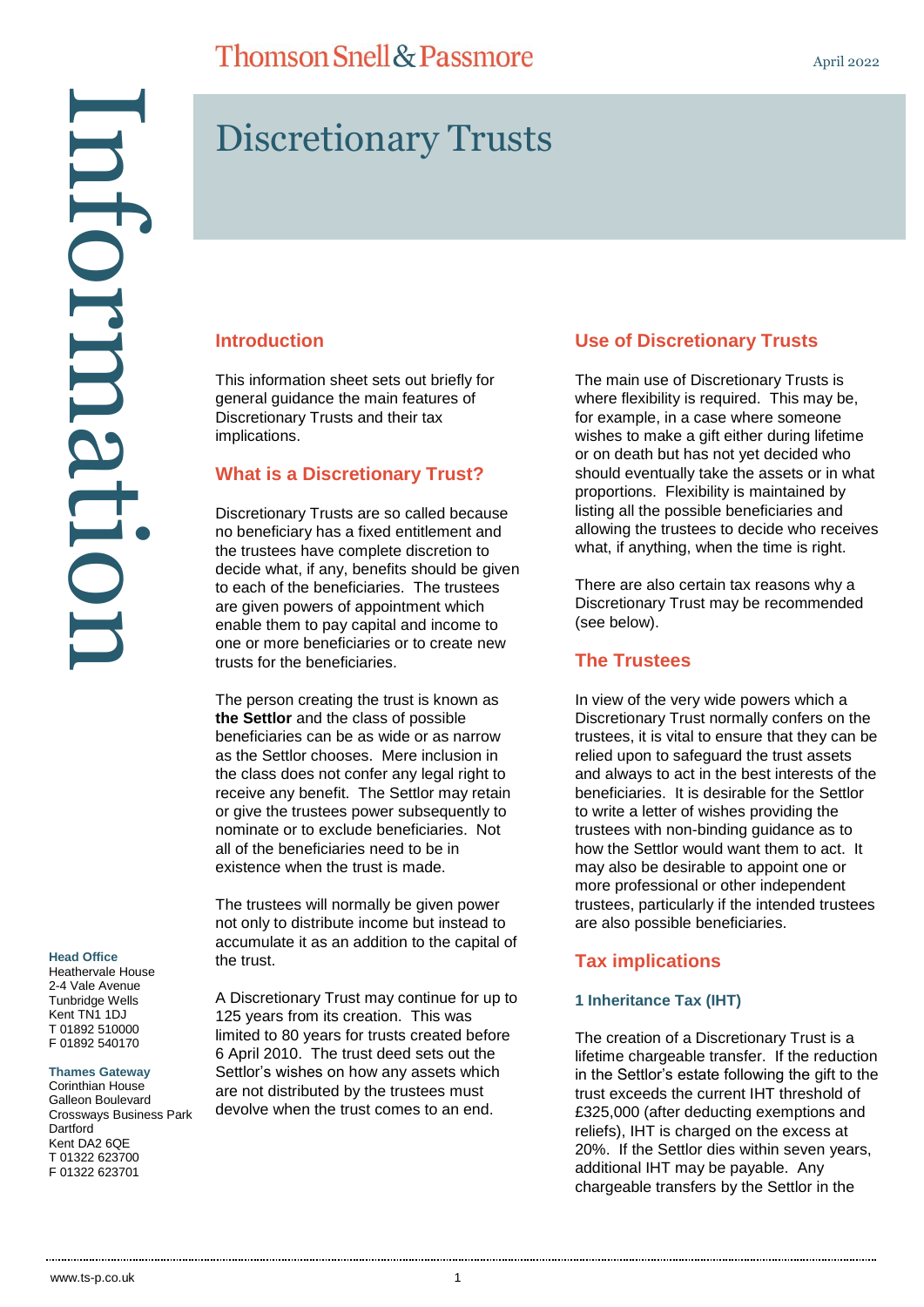## **Thomson Snell & Passmore**

## Discretionary Trusts

(continued)

seven years before the trust is set up will reduce the available IHT threshold.

The value of the property when settled will continue to form part of the Settlor's cumulative total of chargeable lifetime gifts for seven years. The Settlor's cumulative total will affect the rate of IHT paid on subsequent gifts or on death within the seven year period. Normally, the transfer of assets to a Discretionary Trust should be made before other lifetime gifts to individuals.

The trustees will be liable to IHT on the value of the trust fund every 10 years. There is also an exit charge when distributions of capital are made. If the value of the initial settled assets is below the IHT threshold and exemptions, there can be no liability to IHT during the first 10 years unless the assets which are settled qualify for either business or agricultural property relief. On each 10-year anniversary of the creation of the trust, and when capital distributions are made, the maximum rate of IHT on each occasion is currently 6%. In the case of a trust made on or after 18 March 1986, if the Settlor is not specifically excluded as a possible beneficiary, the trust assets will be treated as remaining subject to a reserved benefit with the result that their value will remain part of the Settlor's own estate for IHT purposes.

While a trust is discretionary, the trust assets are not comprised in any of the beneficiaries' estates for IHT purposes, and so the death of any beneficiary will not lead to an IHT charge on the trust.

Many other types of trust have, since the March 2006 changes, been treated for IHT as if they are discretionary.

#### **2 Capital Gains Tax (CGT)**

The trustees will be liable to CGT currently at 20% (or at 28% on residential property) in respect of any gains exceeding the trustees' available annual exemption, presently being a maximum of one half of the individual's annual exemption.

It should be possible to avoid any liability to CGT either on the creation or on the termination of a Discretionary Trust. The liability may be deferred irrespective of the nature of the assets by an election for holdover relief (except as mentioned below).

Where the Settlor has retained an interest in the trust as a possible beneficiary, it is not possible to hold over gains on transfers in to the trust.

A Settlor is regarded as having an interest if there are any circumstances whatsoever under which the assets within the trust or the income arising to the trustees may become payable to the Settlor or to their spouse\*. The Settlor will also be regarded as having an interest if their minor, unmarried children or stepchildren can benefit.

#### **3 Income Tax**

Trustees of Discretionary Trusts pay income tax as follows:

- the first £1,000 of income is taxed at 20% (unless the trust only receives dividend income, in which case the rate of tax is 8.75% on the first £1,000);
	- tax is payable at a special rate of 39.35% on dividend income. However, the trustees may have additional income tax to pay if they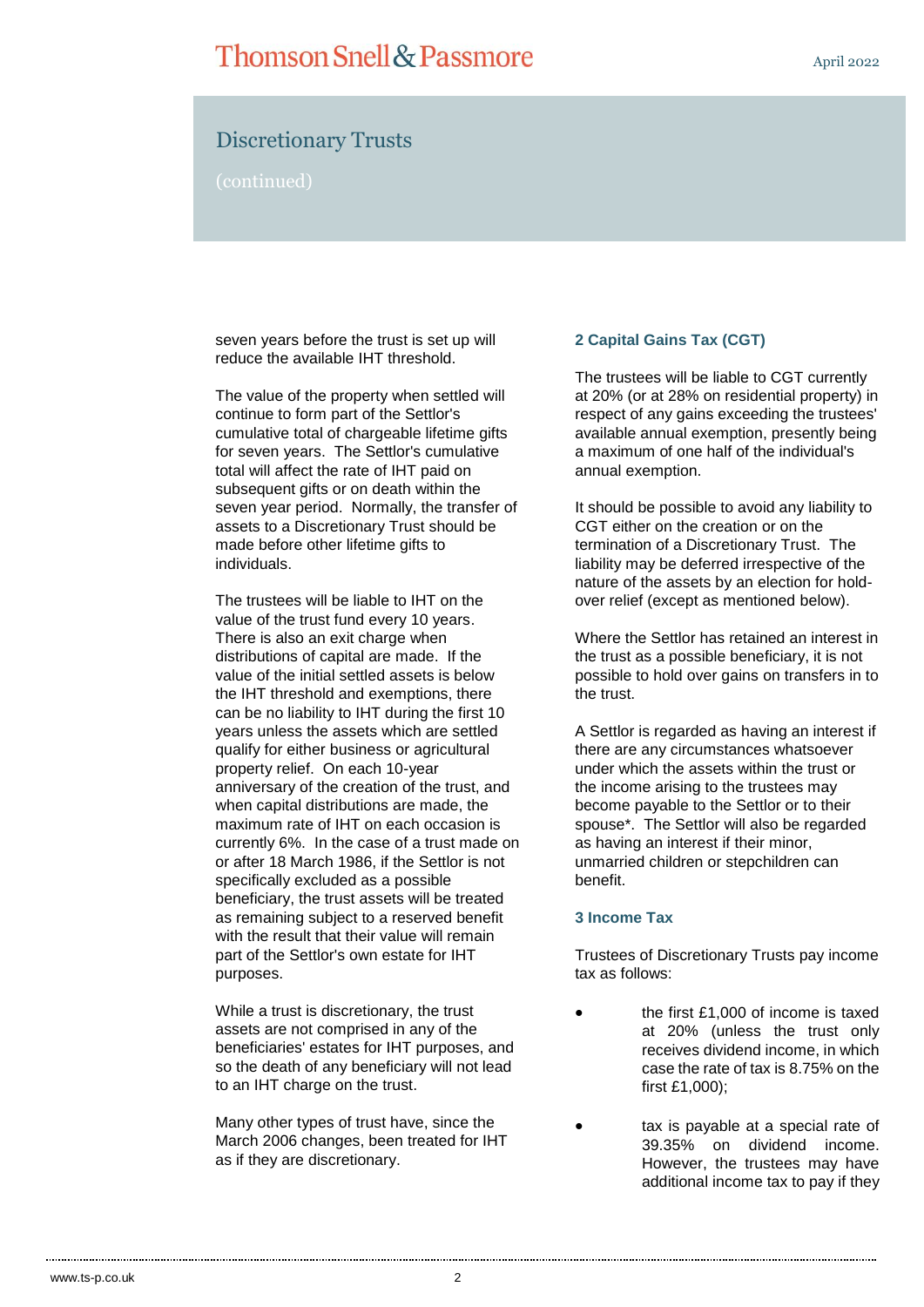## Discretionary Trusts

(continued)

distribute dividend income; each case must be looked at separately. A beneficiary (other than a top rate taxpayer) receiving dividend income will be able to recover some or all of the tax paid by the trustees;

- tax is payable on all other income at 45%. However, a beneficiary who receives a distribution of income is given a credit for the 45% tax paid by the trustees. If the beneficiary is a non-taxpayer or a taxpayer at the basic or higher rate, they may reclaim the surplus tax previously paid. If the beneficiary is taxable at the top 45% rate, they will have no further tax to pay;
- If the Settlor or their spouse is a possible beneficiary, all the trust income will normally be taxed on the Settlor during their lifetime. Even if the Settlor and their spouse are excluded from any possible benefit, the trust income will still be taxed on the Settlor if the Settlor's minor, unmarried children or stepchildren receive distributions of income (or of capital to the extent, if any, that income has been accumulated).

## **Administration**

A Discretionary Trust needs to be properly administered. This usually involves the trustees registering the Discretionary Trust with HMRC's online Trust Registration Service, filing annual Tax Returns and issuing appropriate tax deduction certificates to beneficiaries who have received income. The trustees should also maintain trust accounts and properly manage the trust's property or investments. The amount of administrative work will depend on the nature of the trust assets and on the frequency or otherwise of distributions of income and capital.

### **Conclusion**

A Discretionary Trust may be suitable for an individual who wishes to transfer assets for the future benefit of a number of potential beneficiaries and who also wishes to retain maximum flexibility as to the manner in which the income and capital is distributed.

A Discretionary Trust can be particularly attractive if the initial value falls below the Settlor's IHT threshold. As noted above, the income tax suffered by the trustees may be partly or wholly recovered to the extent that income is distributed to beneficiaries who pay tax at a rate lower than the trust rate.

#### **Disclaimer**

This information sheet is written as a general guide. As any course of action must depend on your individual circumstances, you are strongly recommended to obtain specific professional advice before you proceed. We do not accept any responsibility for action which may be taken as a result of having read this information sheet.

NOTE: The law is stated as at 6 April 2022.

If you require further information, please contact Mark Politz, Stuart Goodbody or Nicola Plant on 01892 510000 or by email:

[mark.politz@ts-p.co.uk](mailto:mark.politz@ts-p.co.uk) [stuart.goodbody@ts-p.co.uk](mailto:stuart.goodbody@ts-p.co.uk) [nicola.plant@ts-p.co.uk](mailto:nicola.plant@ts-p.co.uk)